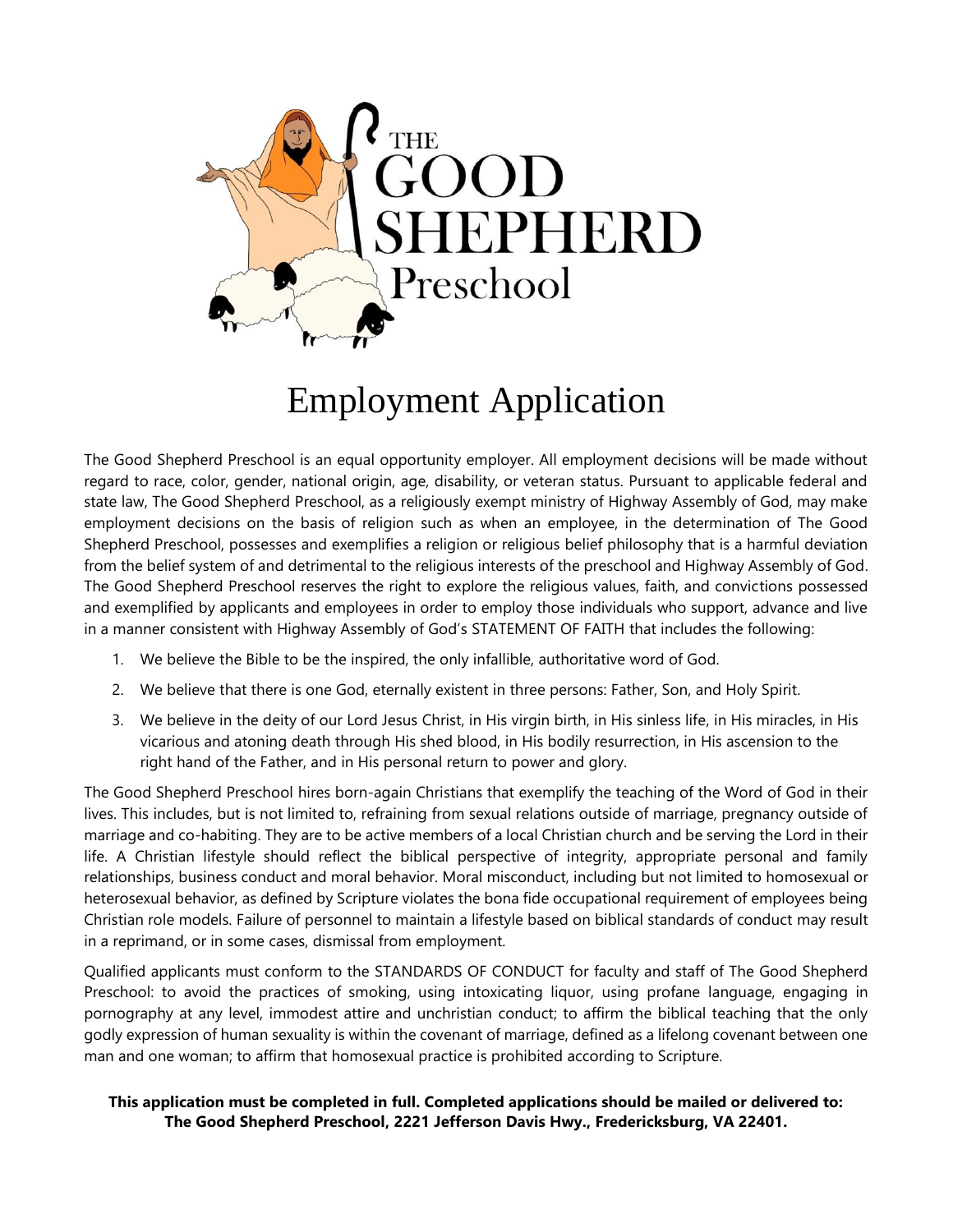

## **Application for Employment**

Please return to: The Good Shepherd Preschool 2221 Jefferson Davis Hwy. Fredericksburg, Virginia 22401

FOR OFFICE USE ONLY Date Application Received in Office:

### *Personal Information*

| <b>Position Data</b>                                                                                                                                                                                                               |  |  |
|------------------------------------------------------------------------------------------------------------------------------------------------------------------------------------------------------------------------------------|--|--|
| Job Position applying for: <b>All and Security Control</b> and Security Control and Security Control and Security Control and Security Control and Security Control and Security Control and Security Control and Security Control |  |  |
| If you are offered employment, when would you be available to begin work?                                                                                                                                                          |  |  |

| Are you legally eligible for employment in the United States?           | Yes  | No  |  |
|-------------------------------------------------------------------------|------|-----|--|
| Have you ever been convicted of any crime, excluding traffic violation? | Yes. | No. |  |
| If yes, please describe:                                                |      |     |  |

*The existence of a criminal record does not constitute an automatic bar to employment unless relevant to the type of employment.* 

## *Education and Training*

| Did you receive a degree? Yes _____ No _______ If yes, degree received: _________ |  |  |  |  |  |
|-----------------------------------------------------------------------------------|--|--|--|--|--|
| High School and Address:                                                          |  |  |  |  |  |
| Other Training (graduate, technical, vocational):                                 |  |  |  |  |  |
| Awards, Honors, Special Achievements:                                             |  |  |  |  |  |
| <b>Teaching Certificates:</b>                                                     |  |  |  |  |  |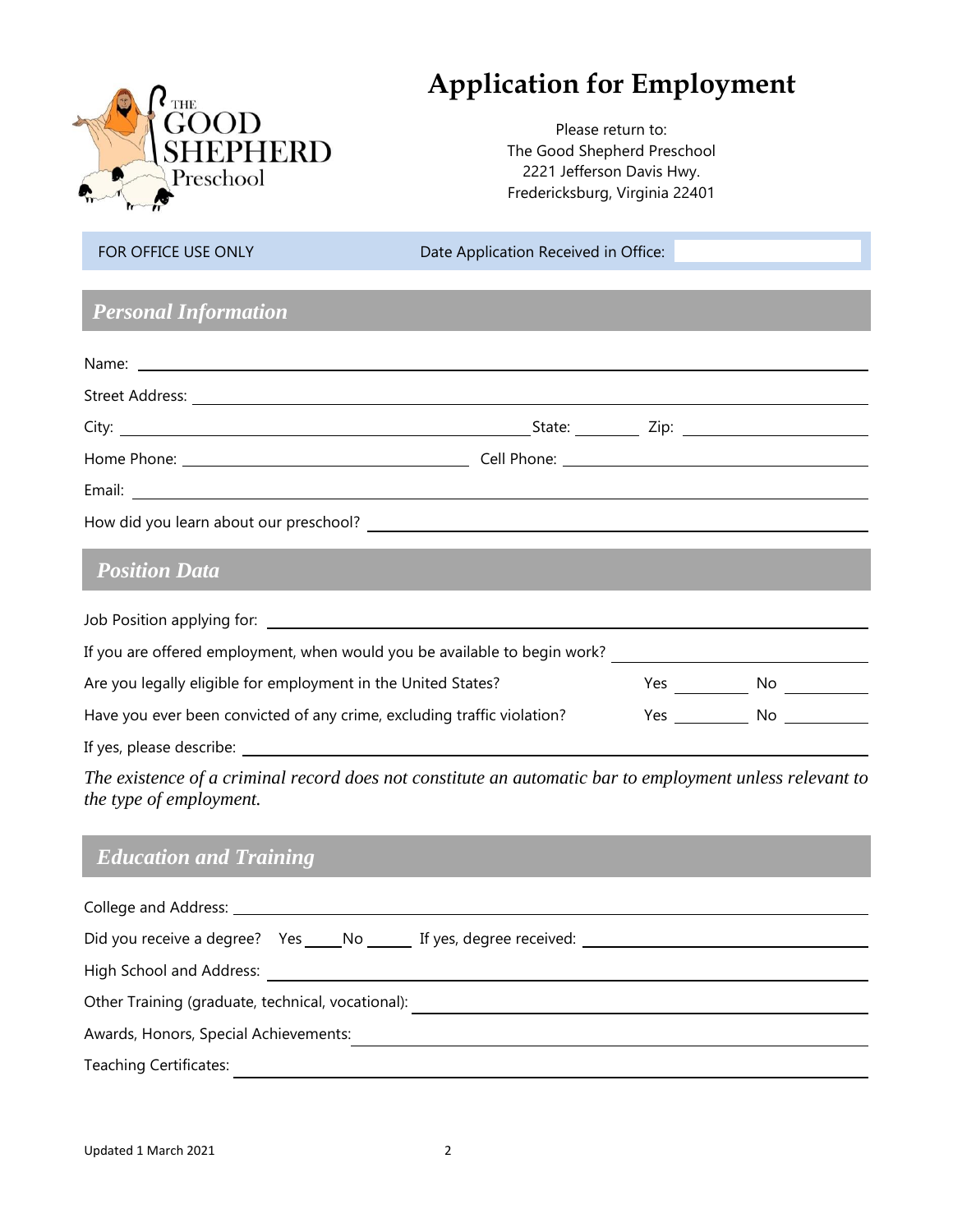## *Employment History*

| Are you currently employed?                                                                                                                                         |  |                                                                                                                      |
|---------------------------------------------------------------------------------------------------------------------------------------------------------------------|--|----------------------------------------------------------------------------------------------------------------------|
| If so, may we contact your present employer?                                                                                                                        |  |                                                                                                                      |
| Name, address and phone number:<br>and the number:<br>and the number of the set of the set of the set of the set of the set of the set of the set of the set of the |  |                                                                                                                      |
| Please list your current or most recent employment first:                                                                                                           |  |                                                                                                                      |
|                                                                                                                                                                     |  |                                                                                                                      |
|                                                                                                                                                                     |  | Phone: _______________________                                                                                       |
|                                                                                                                                                                     |  |                                                                                                                      |
|                                                                                                                                                                     |  |                                                                                                                      |
| Dates of Employment (Month/Year)                                                                                                                                    |  | <u> 1989 - Andrea Santa Andrea Andrea Santa Andrea Andrea Andrea Andrea Andrea Andrea Andrea Andrea Andrea Andre</u> |
|                                                                                                                                                                     |  |                                                                                                                      |
|                                                                                                                                                                     |  |                                                                                                                      |
|                                                                                                                                                                     |  |                                                                                                                      |
|                                                                                                                                                                     |  |                                                                                                                      |
|                                                                                                                                                                     |  |                                                                                                                      |
|                                                                                                                                                                     |  |                                                                                                                      |
|                                                                                                                                                                     |  |                                                                                                                      |
|                                                                                                                                                                     |  |                                                                                                                      |
|                                                                                                                                                                     |  |                                                                                                                      |
|                                                                                                                                                                     |  |                                                                                                                      |
| <b>Christian Background</b>                                                                                                                                         |  |                                                                                                                      |
| Are you presently active in a local congregation?  Yes ______________ No _________                                                                                  |  |                                                                                                                      |
|                                                                                                                                                                     |  |                                                                                                                      |
|                                                                                                                                                                     |  |                                                                                                                      |
|                                                                                                                                                                     |  |                                                                                                                      |
|                                                                                                                                                                     |  |                                                                                                                      |
|                                                                                                                                                                     |  |                                                                                                                      |

On a separate sheet of paper, please discuss your spiritual journey, what Christ means to you, and the difference He makes in your life.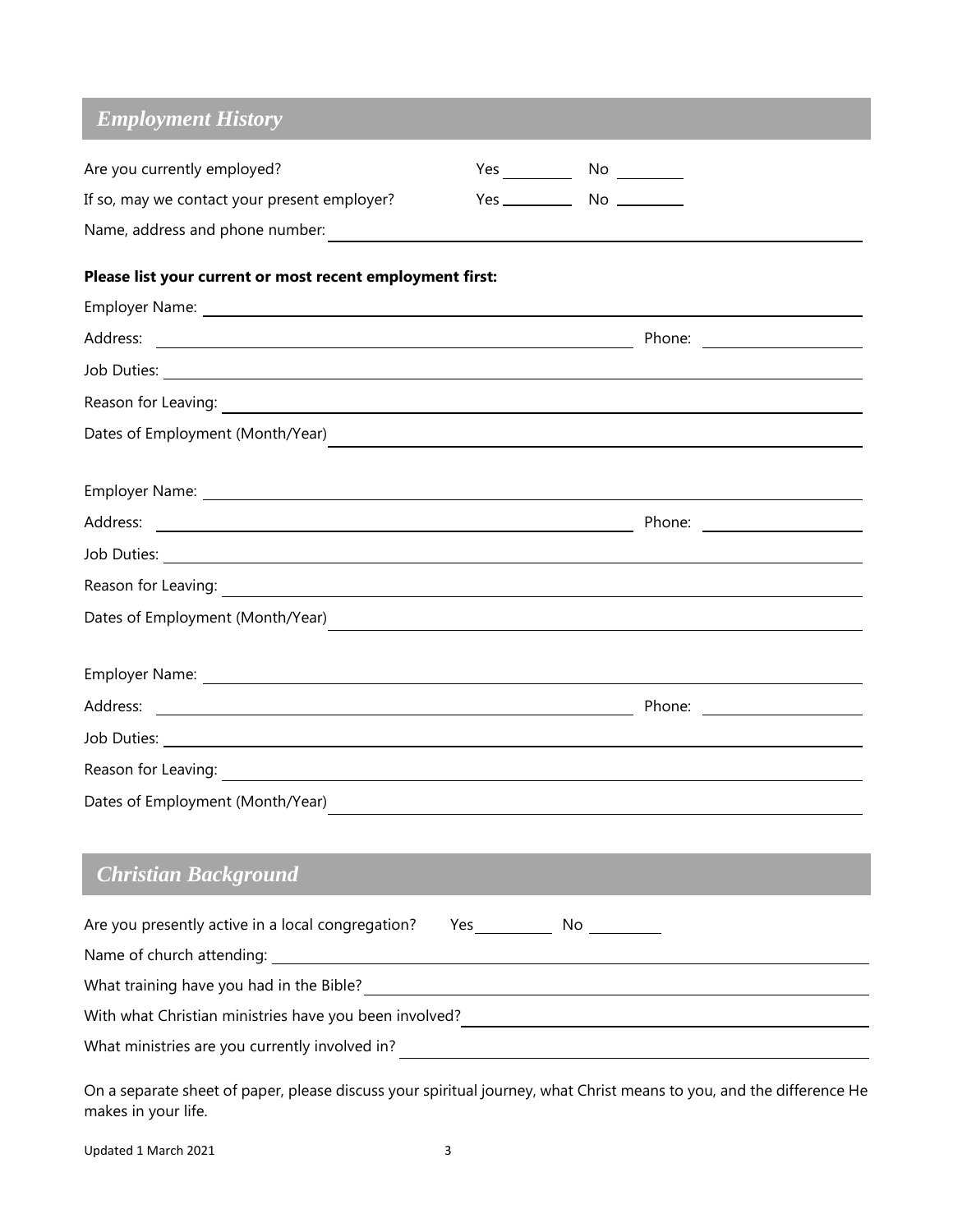List the name, address, city and state of churches you have attended regularly during the past 10 years:

List all previous school or church work involving children and students. (List each institution's name and address, type of work carried out, dates, and a contact person familiar with your work there. Attach a separate page if necessary.)

List all previous non-church work involving children or students. (List each organization's name and address, type of work carried out, dates, and a contact person familiar with your work there.)

List any talents, vocations, preparation, training or other experiences that have equipped you to work with children or students:

Why do you want to work with children at The Good Shepherd Preschool?

What is your philosophy concerning re-direction or discipline of children?

Please write down contributions you feel you could make to The Good Shepherd Preschool and why you would like to work here.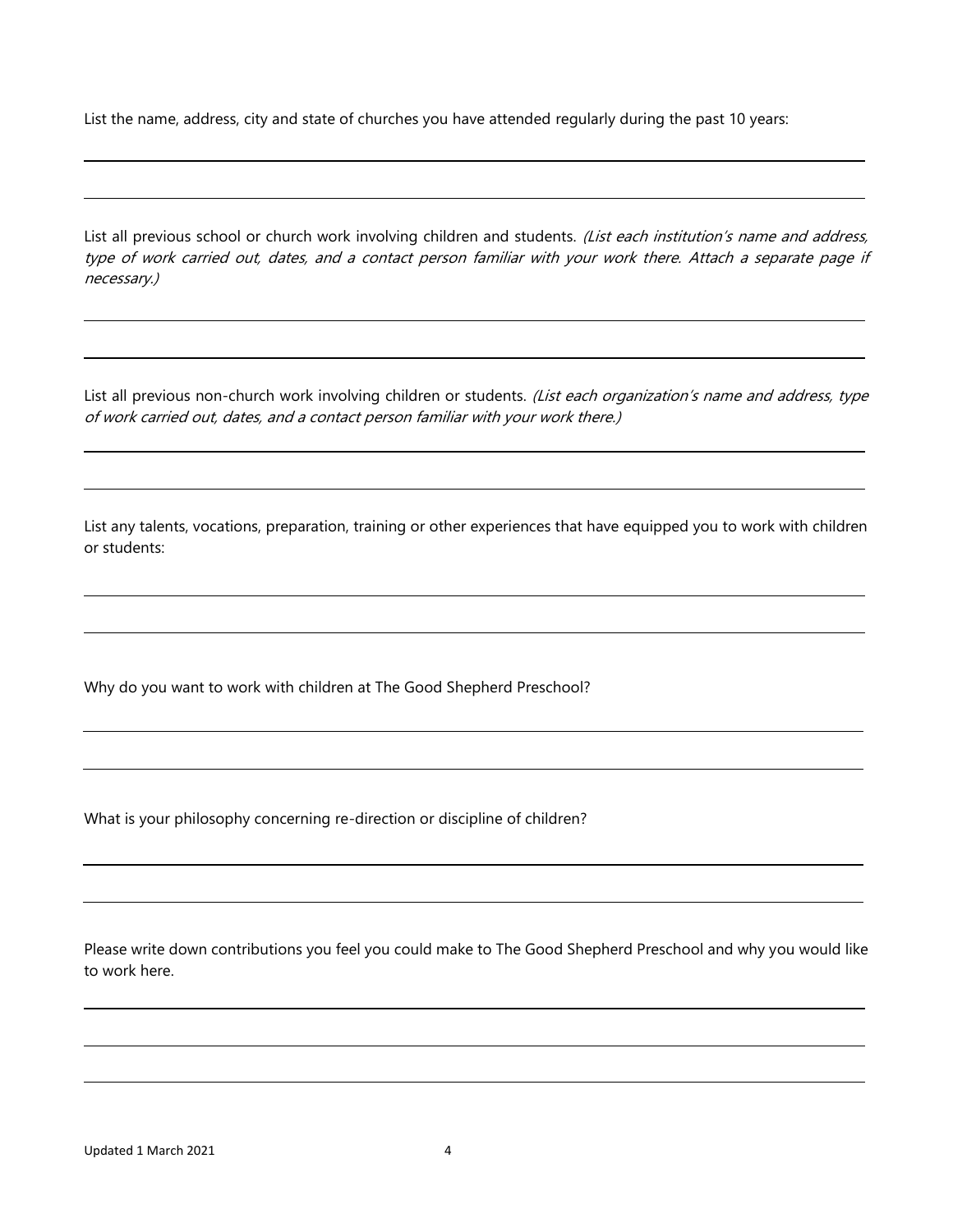Please provide any additional information that you believe should be considered for employment at The Good Shepherd Preschool.

#### *References*

Please list at least three people, unrelated to you, who know your qualifications and fitness for the position for which you are applying. One should be a church leader (pastor). Please inform these references that an authorized representative of The Good Shepherd Preschool will be contacting them.

| Relationship: | Number of Years Acquainted: |
|---------------|-----------------------------|

*(Sign and date the Authorization for Release of Information on the following page.)*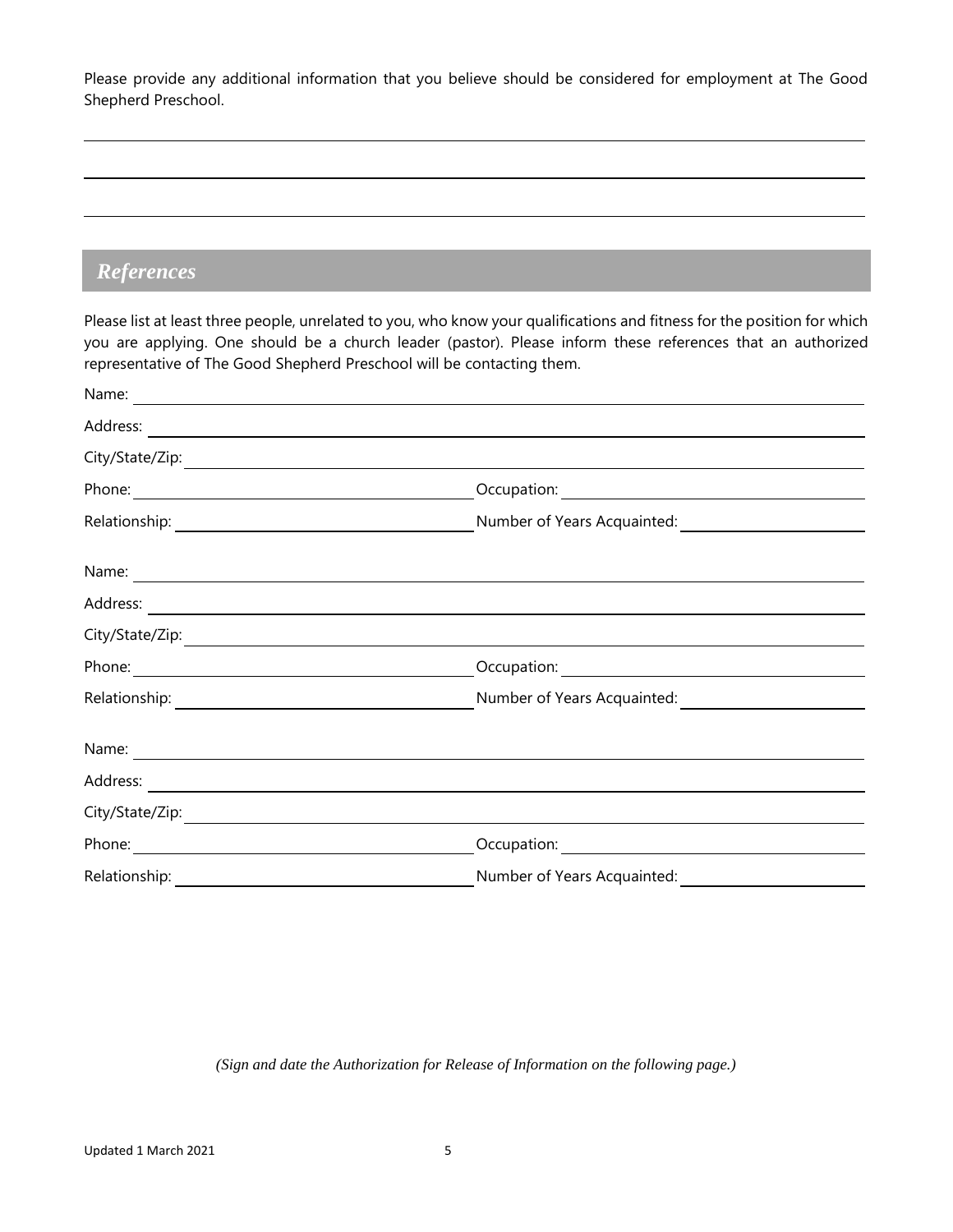#### *Applicant's Statement and Authorization for Release of Information*

I certify that the information provided on this application is truthful, accurate and complete to the best of my knowledge. I understand that providing false or misleading information will be the basis for rejection of my application, or if employment commences, immediate termination.

I authorize The Good Shepherd Preschool to contact references, employers, organizations and individuals that I have listed in this application. I authorize my former employers and educational organizations to fully and freely communicate information regarding my previous employment, education and grades. I authorize any individuals, references, churches or organizations listed in this application to provide any information (including opinions) that they may have regarding my character and fitness for the position for which I am applying.

In consideration of the receipt and evaluation of this application by The Good Shepherd Preschool ministry of Highway Assembly of God, I hereby release any individual, church (including Highway Assembly of God), children or youth organization, charity, employer, reference, or any other person or organization, including records custodians, board members, officers, directors, trustees and attendees, both collectively and individually, from any and all liability for damages of whatever kind or nature which may at any time result to me, my heirs, or my family, on account of compliance, or any attempts to comply, with this authorization. I waive any right that I may have to inspect any information provided about me by any person or organization identified by me in this application.

Should my application be accepted, I agree to be bound by the Constitution and Bylaws and policies of Highway Assembly of God, and to refrain from unscriptural conduct in the performance of my services and employment on behalf of The Good Shepherd Preschool ministry of the church.

I further state that I HAVE CAREFULLY READ THE FOREGOING RELEASE AND KNOW THE CONTENTS THEREOF AND I SIGN THIS RELEASE AS MY OWN INTELLIGENT AND FREE ACT. This is a legally binding agreement that I have read and understand. I have received a copy of this statement and have had the opportunity to have it reviewed by counsel of my own choosing.

Applicant Signature Date

Witness Signature Date Witness (Print Name)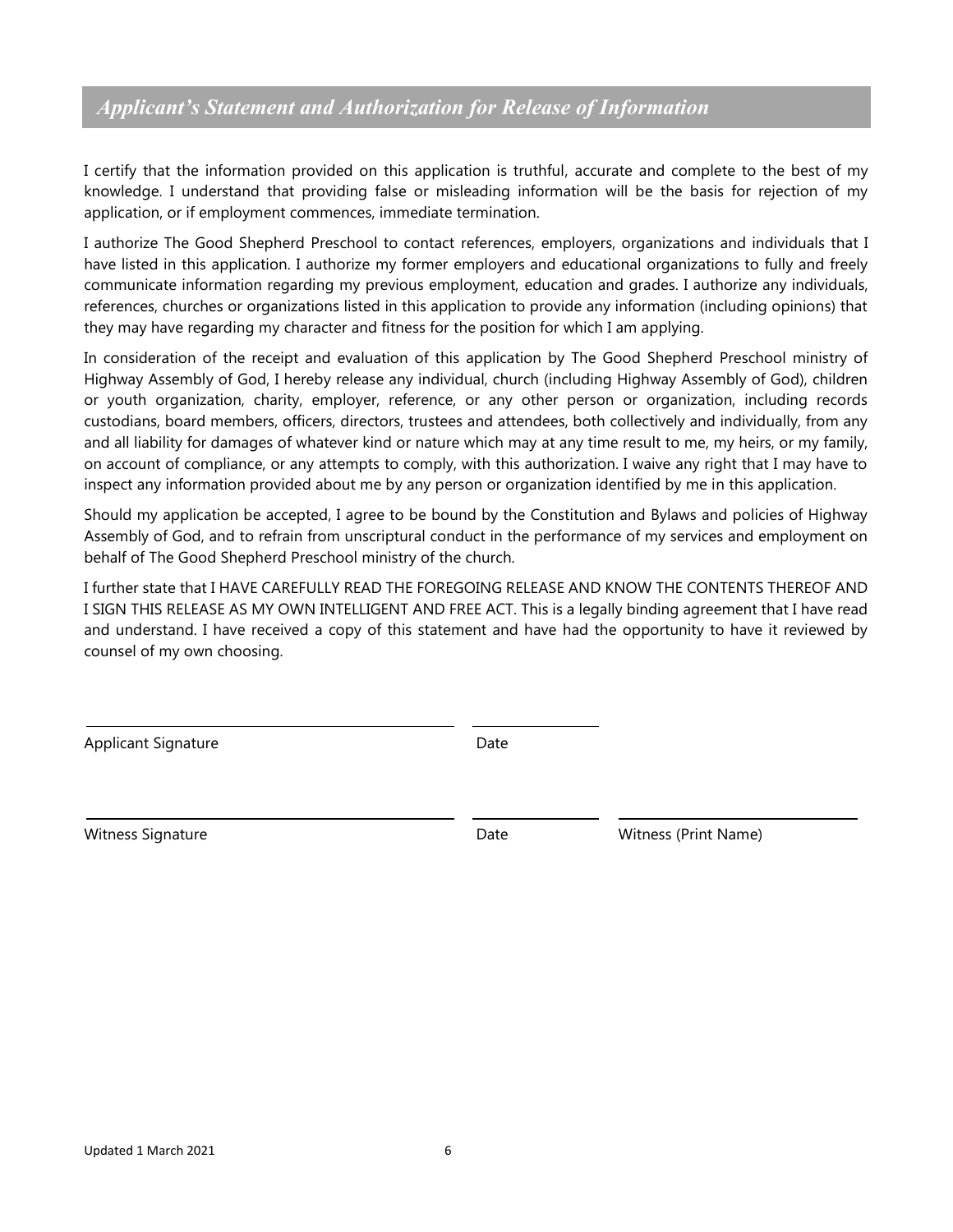#### CONFIDENTIAL

This application must be completed by all applicants for any position (volunteer or employment) involving the supervision of minor children at The Good Shepherd Preschool. This is not an employment application. The purpose of this form is to assist in the creation of a safe and secure environment for children who participate in programs of The Good Shepherd Preschool or use facilities of the preschool or Highway Assembly of God church.

| Name: |                   |                                   |                                                                                                                                                                                                                                                                                                                           |    |    |  |
|-------|-------------------|-----------------------------------|---------------------------------------------------------------------------------------------------------------------------------------------------------------------------------------------------------------------------------------------------------------------------------------------------------------------------|----|----|--|
|       |                   |                                   |                                                                                                                                                                                                                                                                                                                           |    |    |  |
|       |                   |                                   |                                                                                                                                                                                                                                                                                                                           |    |    |  |
|       |                   |                                   | Sex: M ________ F _________ Marital Status ___________________(single, married, divorced, widowed, separated)                                                                                                                                                                                                             |    |    |  |
|       |                   |                                   |                                                                                                                                                                                                                                                                                                                           |    |    |  |
|       |                   |                                   | Have you ever been divorced or had a marriage annulled? Yes ___________ No __________                                                                                                                                                                                                                                     |    |    |  |
|       |                   |                                   |                                                                                                                                                                                                                                                                                                                           |    |    |  |
|       | Previous Address: |                                   | <u> 1989 - Andrea State Barbara, poeta esperanto-</u>                                                                                                                                                                                                                                                                     |    |    |  |
|       |                   |                                   | List all other cities and states where you have lived as an adult:                                                                                                                                                                                                                                                        |    |    |  |
|       |                   |                                   |                                                                                                                                                                                                                                                                                                                           |    |    |  |
|       |                   |                                   |                                                                                                                                                                                                                                                                                                                           |    |    |  |
|       |                   | and we will respect your privacy. | Because our preschool cares for our members and our children, and desires to protect them, please answer the<br>following questions. We understand that the answers to these questions may be private and deeply personal,                                                                                                |    |    |  |
|       |                   |                                   | Have you ever been convicted of, or pleaded guilty to a crime? Yes _____________ No _______________                                                                                                                                                                                                                       |    |    |  |
|       |                   |                                   | Have you ever been charged with a criminal offense? Yes _________________________                                                                                                                                                                                                                                         |    |    |  |
|       |                   |                                   | Have you ever been found "not innocent" of any juvenile criminal offense? Yes __________ No                                                                                                                                                                                                                               |    |    |  |
|       |                   |                                   | Have you ever been the subject of any civil or criminal investigation or proceeding related to the physical, mental,<br>or sexual abuse or maltreatment of a child or minor?  Yes ______________________                                                                                                                  | No |    |  |
|       |                   |                                   | Have you ever been accused of, engaged in, or investigated for any sexual misconduct involving a minor or adult,<br>including but not limited to child abuse, child molestation, indecent liberties with a child, sexual harassment, rape,<br>assault, battery, murder, kidnapping, child pornography, or sodomy?     Yes |    | No |  |
|       |                   |                                   | If the answer to any of the five questions above is "Yes" please provide an explanation.<br>Attach a separate page if necessary.                                                                                                                                                                                          |    |    |  |

*(Sign and date the Release on the following page.)*